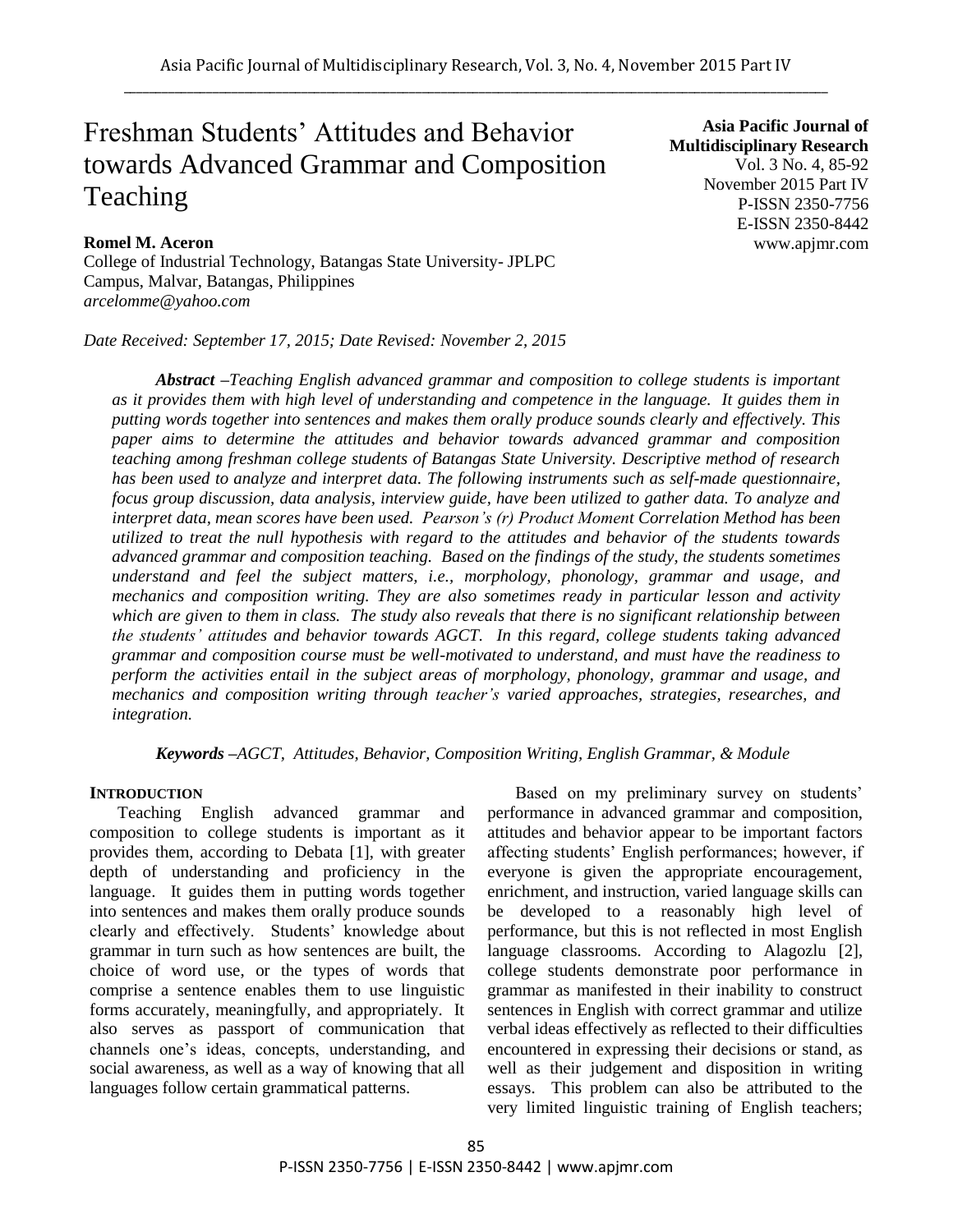lack of exposure to various strategies in grammar teaching; "very limited period of time to plan and organize lessons and mark assessments" as revealed in the submitted paper of the student to the Universiti Utara Malaysia; and [3] inability of English teachers to determine the real reason why there are several students who hardly communicate in class or even outside the school.

One way to help improve the students' performance in grammar is not only through teaching approaches and strategies of the teacher but also the ultimate realization of the students' attitudes and behavior towards advanced grammar and composition. According to Feldman [4], attitudes are commonly referred to as "personal attributes or states that evaluate any particular behavior, belief, or concept of a person. In addition, attitudes highly depend on a number of factors such as message source, characteristics of the message, and characteristics of the target language". Moreover, attitudes in the language learning involve one"s "beliefs, emotional reactions, and behavioral tendencies related to the object of attitude" Farani et al. [5].

McGroarty [6] there are important components of attitude, namely: cognitive, affective, and conative, which have evaluative aspects as disposition and tendency to react positively or negatively to something as subject matter in class. Apparently, Arenas [7] defined behavior as an "objectively observed activity as a result of mental processes and affective domain"(p.5). Similarly, behavior includes internal processes such as thinking, feeling, and other reactions that can be directly observed but can be inferred by other external behavior. In this view, Mohd et al. [8] language teacher should have to improve the students' language learning through involving 'the students to' participate 'in classroom activities" enthusiastically, and making the students accomplish the given tasks with satisfaction and willingness.

Determining the relationship between the students" attitudes and behavior towards advanced grammar and composition teaching is very significant in the learning process as this can provide new concepts and measures to whether the students hardly understand and perform the learning concepts and tasks, or how the English grammar teachers can interpret and analyze the problems, and even adjust or modify some approaches and strategies employed in the classroom.

Bandura"s [9] *social cognitive theory*is viewed as the "understanding and managing of environment, motivation, behavior, development, and capabilities" (p. 8). SCT is anchored on the present study which focused on the attitudes, behavior, and relationshipof the twodifferent aforementioned variables towards AGCT as basis for the development of module. This theory of learning exemplifies that most external influences affect behavior through cognitive processes like emotional impact, and motivating power.

In addition, individual people process and transform, i.e., passing experiences, by means of verbal, imaginal, and other symbols into cognitive models of reality that serve as guides for judgment and action. Through symbols, people give meaning form, and continuity to the experiences. Consequently, through experiences, there are "rules and strategies that can provide the cognitive operations for manipulating knowledge for different purposes—these knowledge and thinking skills provide the substance and tools for cognitive problem solving" (p. 9).

In the study of Chaiklin [10], "attitude and behavior relationship may be a two-way street, but there is no clear way to get from one side to the other". This statement explains that no studies in the past clearly stressed out the positive relationship of the attitudes and behavior. However, it is very evident that there have been recommendations for further investigation on the existing issue or concerns as to whether individual students have their own evaluative aspect, a disposition and tendency to react positively or negatively to something. This possibility can be considered in the modification and development of the curriculum for an effective and efficient English grammar instruction.

On the other hand, attitude is psychologically defined as a verbal expression as a *behavior*, while sociologically defined as a verbal expression as an *intention*. These two different definitions clearly provide ideas that attitude is differently understood into two distinct, yet related fields, i.e., psychology and sociology. This study is sociological in nature as it is supported by Bandura"s SCT. Attitude, as a verbal expression, refers to the intention, mental position with regard to a fact or state, or a feeling or emotion toward a fact or state.

Presumably, students' learning can also be improved by providing various activities that will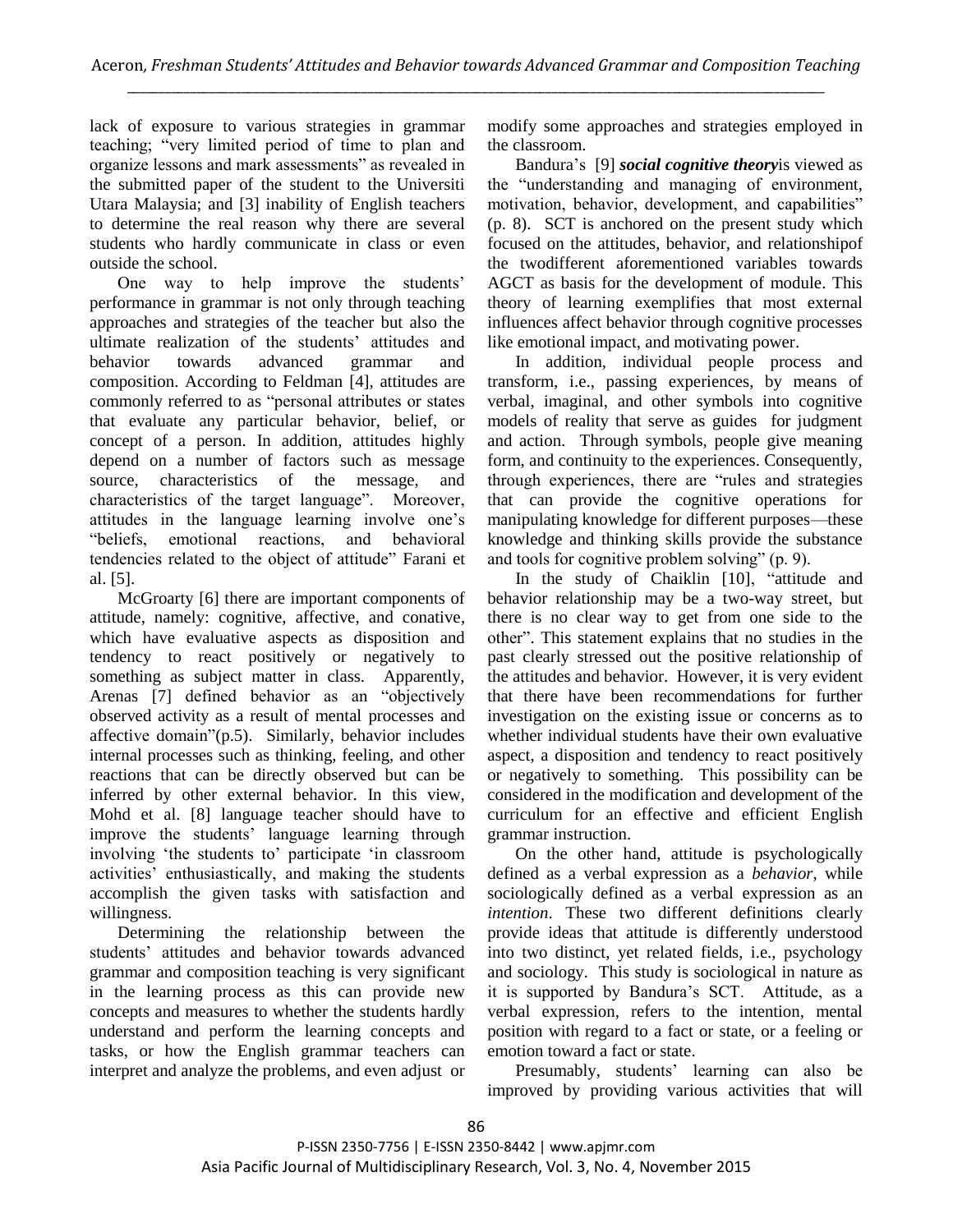make everyone interacts, collaborates, and cooperates to ensure participation in the acquisition of the target language. These learning activities that can be provided to students by language teacher must be carefully chosen to stimulate their interests and enjoyment, and to meet varied learning styles. Consequently, for the students to behave in a particular task given in the class, there is a need for a motivation like game/play (extrinsic) or good remarks/compliments (intrinsic).

Moreover, the underlying principles shed light in the formulation and investigation of a new concept regarding the students" attitudes and behavior towards learning through concrete understanding, analysis, interpretation, and realization.

Hence, the construct of formulating and conducting this present study is very significant, specifically in English grammar class, as it can provide the teachers and students, and other researchers essential information and ideas regarding the influence or impact of attitudes and behavior to the success of the classroom instruction, i.e., for students' satisfaction and lifelong learning, and for the teacher's commitment and good performance as manifested in the ultimate and holistic employability and integration of varied approaches, strategies, and intelligences in the context.

#### **OBJECTIVES OF THE STUDY**

The general purpose of this study is to determine the freshman students' attitudes and behavior towards advanced grammar and composition teaching.

 Specifically, the study sought (a) to determine attitudes and behavior of the students towards Advanced Grammar and Composition teaching; (b) to determine the significant relationship between attitudes and behavior towards teaching the course; and (3) to propose a module to further improve students' language learning in the course.

### **METHODS**

### **Research Design**

This study used a descriptive method of research which was designed to determine the attitudes and behavior of the students towards Advanced Grammar and Composition teaching.

### **Participants**

The study made use of the sample two hundred seventy (270) freshman students using the Slovin's Formula with five percent margin of error, but because of some constraints in retrieving the questionnaires, six percent became the margin of error with only 270 questionnaires retrieved from the different campuses of Batangas State University during the school year 2011-2012. Stratified random sampling was used as a technique to proportionate the sample per campus.

Specifically, Table 1 shows the distribution of respondents from Batangas State University by campus. As shown, out of 9185 freshman student population university-wide, the distribution of student respondents in population and sample is presented as follows:

| Table 1. Distribution of students |                   |        |  |
|-----------------------------------|-------------------|--------|--|
|                                   | <b>Students</b>   |        |  |
| Campus                            | <b>Population</b> | Sample |  |
| Main I                            | 3048              | 127    |  |
| Main II (Alangilan)               | 1696              | 71     |  |
| Nasugbu                           | 236               | 10     |  |
| Lemery                            | 329               | 14     |  |
| San Juan                          | 125               | 5      |  |
| Rosario                           | 438               | 18     |  |
| Lipa                              | 679               | 28     |  |
| Balayan                           | 991               | 41     |  |
| Malvar                            | 1595              | 67     |  |
| Lobo                              | 48                | 2      |  |
| Total                             | 9185              | 383    |  |

#### **Instrument**

The study made use of the following instruments such as self-constructed survey questionnaire, documentary analysis, i.e. list of students enrolled and filed in the university registrar as per accepted and approved by the Commission on Higher Education (CHED), focus group discussion agenda, and interview guide to gather data. The option 1-5 was used in the set of questionnaire for students, as guide in tabulating and scoring of their responses. Documentary analysis was employed to gather information about the content of the syllabus in Advanced Grammar and Composition subject. Focus group discussion (FGD) was also included for five to eight students as subjects of this study, as well as the interview which provided relevant facts and information.

In the development of questionnaire, the first draft was prepared and presented to the university experts for their comments and suggestions. The draft was checked according to its contents and its connection to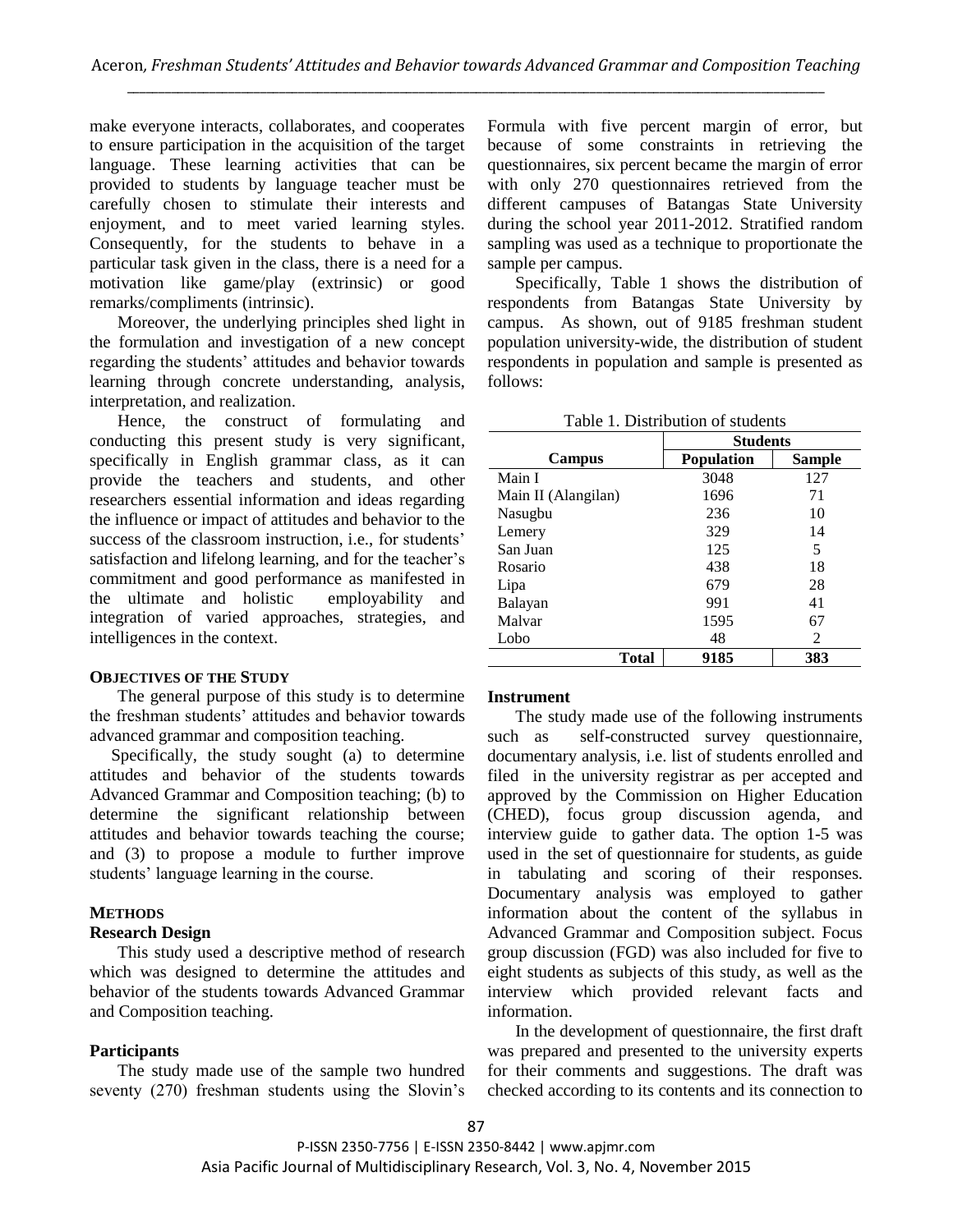the statement of the problem. The self—constructed questionnaire was then validated by three language experts together with the university statistician to determine the validity of the instrument. After the validation, dry-run was employed to test the strengths and weaknesses of the instrument which was participated by selected students from three colleges, namely: Tanauan Institute, First Asia of Humanities and Technology, and Laguna College of Business and Arts.

## **Procedure**

After several ways to improve the data gathering instruments, production has been made followed by the request letter which was sent to the university president for an approval of the distribution and administration of questionnaires with a focus group discussion session and interview to the target studentsrespondents in the 10 campuses. The survey, interview, and FGD, including the retrieval were conducted for a week.

After the retrieval of all instruments and other matters, tabulation, analysis, and interpretation of data were also made.

In terms of module development for advanced grammar and composition course, stages such as planning, development of lessons, content validation, and revision of lessons were considered to improve or enhance the language learning and performance of the students. In addition, the lessons included in the module were carefully selected based on the results of the study.

Thus, contents of the lessons were carefully and comprehensively validated by English language experts based on the general and specific objectives, and performance evaluation through simplified activities, language focus, intelligence integration, approaches and strategies, and learning devices.

# **Data Analysis**

The study made use of the statistical tools such as Mean (Weighted Average), and Pearson's (r) Product Moment Correlation Method. Mean was used to find and give weight the average responses for opinions or perceptions of the students on their attitudes and behavior towards advanced grammar and composition teaching. So, Pearson"s (r) Product Moment Correlation Method was used to test the null hypothesis on the relationship of the students' attitudes and behavior towards the teaching of the

course. Likert scale 1-4 was used as described as 1- Not True to Me, 2-Sometimes True To Me, 3-Often True to Me, and 4-Most Often True to Me.

## **RESULTS AND DISCUSSION**

## **Students' attitudes and behavior towards advanced grammar and composition as a course**

Table 2 shows the perception of the students as to cognitive, affective, and conative attitudes. The cognitive attitude of the students in the area of morphology with a composite mean of 2.78; in phonology of 2.93; in grammar and usage of 2.88; and mechanics and composition writing of 3.12 are interpreted as sometimes true to students.

Table 2. Perceptions of the students as to attitudes  $(n=270)$ 

| <b>Attitudes</b> | Cognitive | <b>Affective</b> | <b>Conative</b> |
|------------------|-----------|------------------|-----------------|
| Morphology       | 2.78      | 2.85             | 2.81            |
| Phonology        | 2.93      | 2.99             | 2.81            |
| Grammar &        | 2.88      | 2.97             | 2.85            |
| Usage            |           |                  |                 |
| Mechanics        |           |                  |                 |
| &Composition     | 3.12      | 3.00             | 2.97            |
| Writing          |           |                  |                 |

*Legend*: *All composite means are described as sometimes true to the students*

Based on the results of the study, the students sometimes perform the tasks expected to them to do under morphology, phonology, grammar and usage, and mechanics and composition writing. This might be the course that comprises many lessons, tasks along this areas which are done at one time; lack the skills in producing correctly the vowels and consonant sounds in English as the activities or exercises relative to improving production skills are not done consistently; not frequently engaged in sentence construction activity; and low performance in the target language and poor vocabulary words.

In terms of affective attitude of the students, the composite means of 2.85 for morphology; 2.99 for phonology; 2.97 for grammar and usage; and 3.00 for mechanics and composition writing are interpreted as *sometimes true to them.* This implies that students perceived that they are sometimes motivated and interested to perform activities in language where they made use of varied inflectional morphemes in writing sentences as well as informing new words; that even they enjoyed and experienced lessons on phonology, they still encountered difficulty especially in the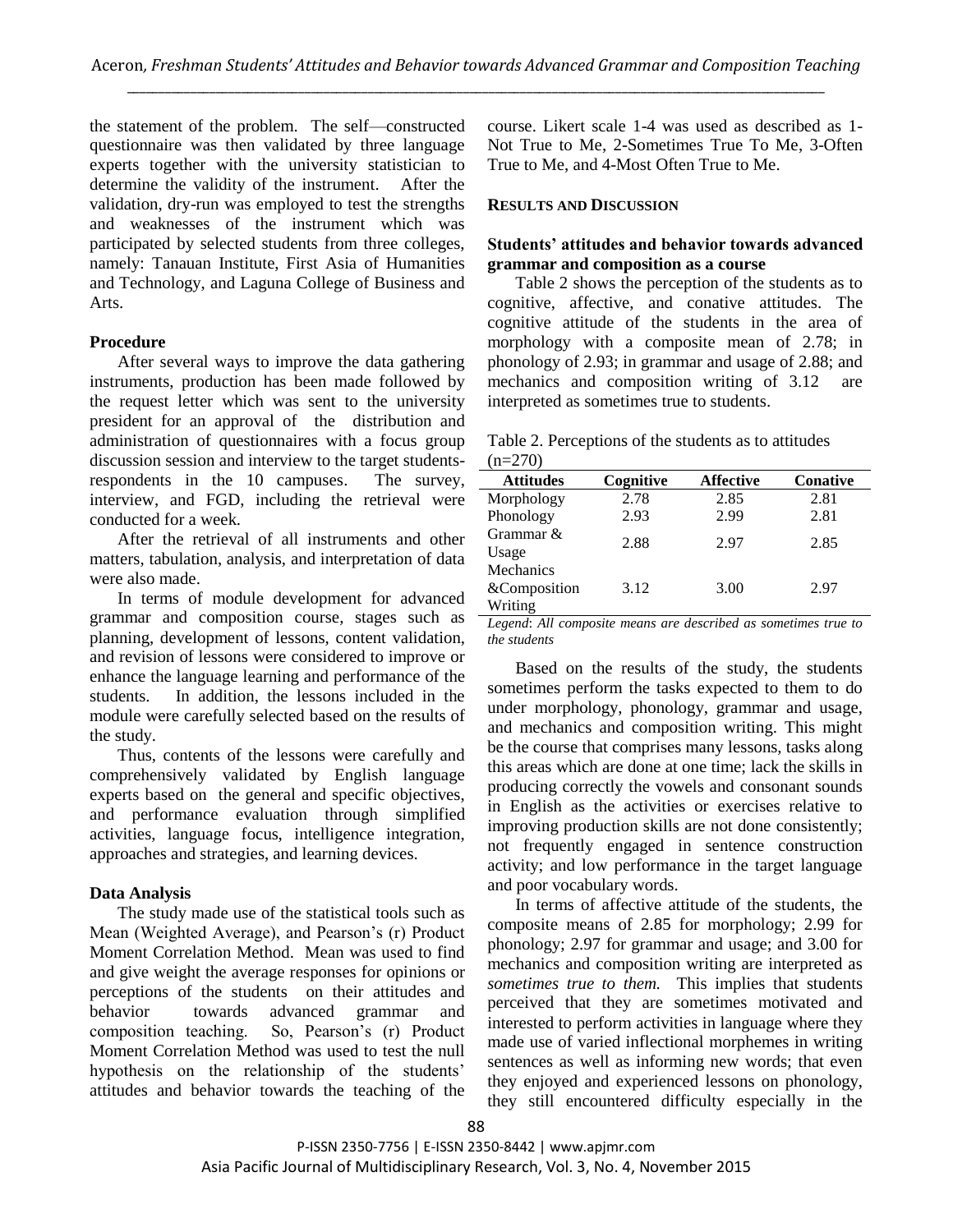identification of symbols used for sounds as Gilakjani [11] noted that pronunciation directly affects learner's communicative competence as well as performance as students with limited pronunciation skills amy have low self-confidence, social interaction, restrictions, and negative credibility and ability". The study also reveals that students consider certain items difficult on their part to perform like diagramming of sentences as this involves constructing framework and structural analysis in sentences; and that they do not feel comfortable or at ease on some items like following stages of writing composition in which there are still other important concerns that need to be attended and be given priority.

As to conative attitude of the students, the composite means of 2.81 for morphology; 2.81 for phonology; 2.85 for grammar and usage; and 2.97 for mechanics and composition writing are interpreted as *sometimes true to them.* This implies that although students understand the lessons on morphemes there are also instances that they find difficulty as manifested to their lack of interest or motivation to perform the task; that even they can perform the task pertaining to sounds as they learn the lessons relative to this, but they enumerate problems on intonations as this might not be given focus in the discussion; that though they have the know-how and skill in constructing correct sentences, they also admitted that they find they are not that good in some other items; and that they are sometimes prepared to perform the tasks relative to the use of capitalizations and punctuations in writing, as well as making use of the process or stages of writing composition. Consequently, some activities are not geared towards writing.

Table 3. Perceptions of the students as to behaviour (*n=270)*

|                      | <b>Behavior</b> |                      |  |
|----------------------|-----------------|----------------------|--|
| <b>Content Areas</b> | CМ              | VI                   |  |
| Morphology           | 2.47            | Sometimes True to Me |  |
| Phonology            | 2.93            | Sometimes True to Me |  |
| GH                   | 2.89            | Sometimes True to Me |  |
| MCW                  | 2.32            | Sometimes True to Me |  |

Table 3 presents the perception of the students as to behavior. As presented in the table below, the composite means of 2.47 for morphology; 2.93 for phonology; 2.89 for grammar and composition; and 2.32 for mechanics and composition writing are interpreted as *sometimes true to them.*

The findings reveal that students are sometimes effective, patient, and careful in doing the tasks because of their varied learning styles and multiple intelligences; that they find difficulties to understand and master the lessons in a short period of time. There are some items of the lessons that the students perform consistently because of their stored knowledge. They are occasionally able to understand what has been asked of them to do, while experience of being not at ease in accomplishing other tasks. Apparently, students seem to be not corrected or informed in class when they committed errors, which in turn can provide them constructive feedback and clarification to perform well in the future classroom activity or tasks. On the other hand, students found to possess their knowledge in different types of paragraphs through participation in different classroom writing exercises and varied strategies, though they commit errors in spelling and mechanics.

In the identification of the students' attitude and behavior, results reveal that in cognitive, the highest falls on mechanics and composition writing with a composite mean of 3.12; for affective, still on mechanics and composition writing with a composite mean of 3.00; and as to conative with a composite mean of 2.97, all were interpreted as sometimes true to them which reveal that the students understand, acknowledge, and respond to the topics as well as learn and experience the tasks expected in them in the course. On the other hand, the lowest rated items on attitudes are the following: for cognitive, it is on morphology with a composite mean of 2.78; for affective, it is on grammar and usage with a composite mean 2.85, and for conative in the areas of morphology and phonology with *sometimes true to them* as verbal interpretation of all the areas. Results show that the students experience difficulty along the items of these areas in Advanced Grammar and Composition course. According to Choy [12], the students" negative attitude in the second language acquisition can be changed when it is spurred by knowledge and this can be reduced through effective teaching strategies, good classroom, and social environment. Further, Merisou-Storm [13] emphasized that the following "factors influence language acquisition and attitude, i.e. individual differences, age, gender, language background, type of school attended, as well as peer influences". As for students' behavior towards the course, it is on the area of phonology where they rated the highest with a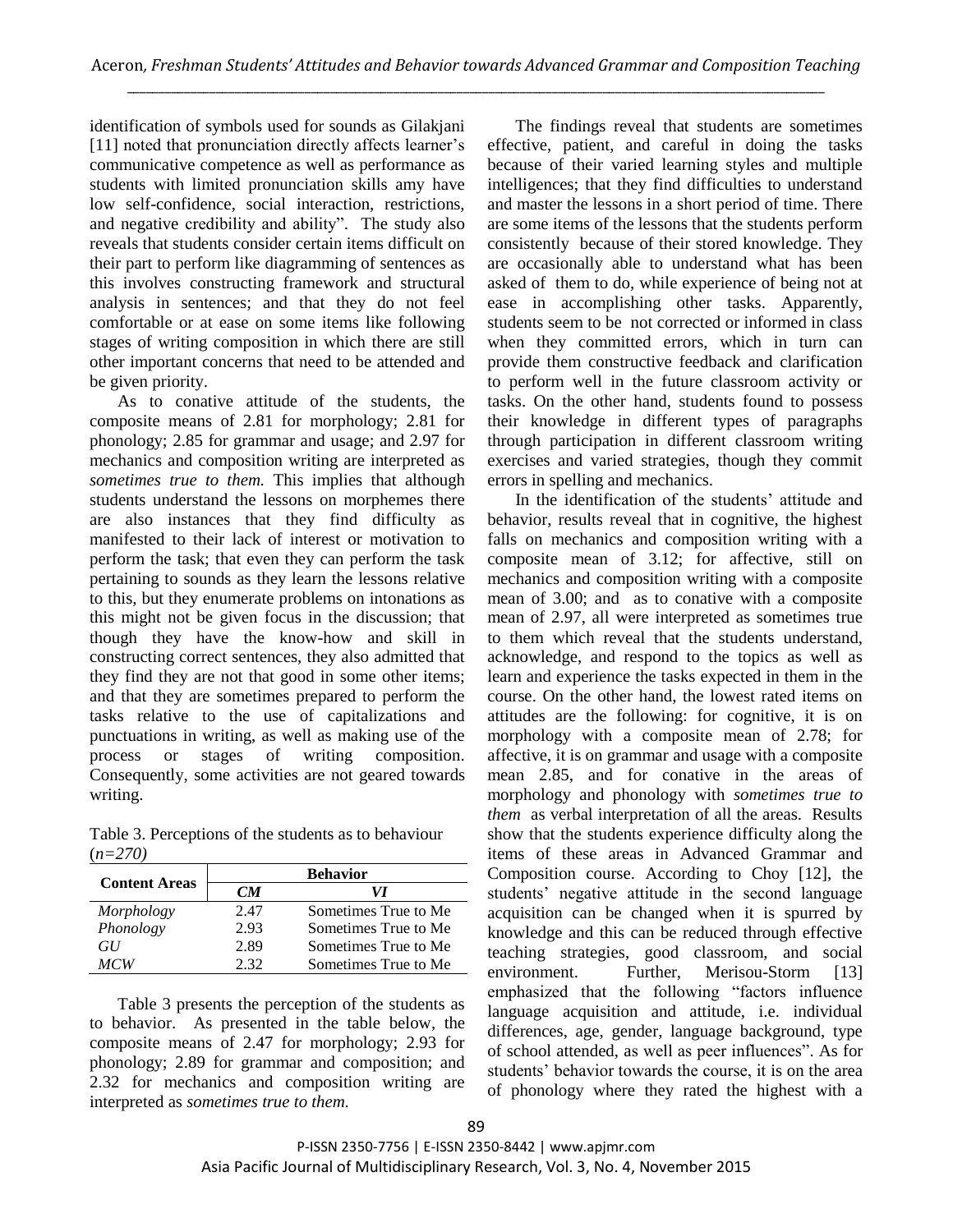composite mean of 2.93 which means that they understand the lessons along English sounds and rated lowest on mechanics and composition writing as reflected in the composite mean of 2.32 which means that the students find difficulty as regard to the lesson pertaining to writing. Li [14] stressed that "strategies used in English as a foreign language is more effective approach to English language, as well as an innovation and a great factor for strengthening and improving language proficiency of students".

Table 4. Relationship of the students' attitudes and behavior in relation to the course

| Pearson's (r) | Critical<br>value<br>$a = .05$ | <b>Decision</b> | <i>Interpretation</i> |
|---------------|--------------------------------|-----------------|-----------------------|
| -0.089        | 139                            | Accepted        | Not significant       |

Table 4 shows the relationship of the students' attitudes and behavior in relation to the course. As shown in the table below, the computed (r) value of - 0.089 is lesser than the critical value of .139 in five percent degree of freedom. Therefore, the null hypothesis is accepted and concluded that there is no significant 'relationship between' the 'students' attitudes and behavior towards" AGCT, similar to the findings revealed by Gross and Niman [15] that "...changing attitude does not ... affect behavior".

Results show that attitudes and behavior of the students appear independent as these two variables never affect each other. The cognitive, affective, and conative attitudes of the students are more likely affected by their lack of initiatives, low self-esteem and level of confidence, inactive participation, and no self-regulation through varied verbal and non-verbal tasks in class.

On the other hand, the students" behavior towards advanced grammar and composition teaching can be observed objectively and logically through their active participation, involvement, cooperation, and collaboration in various tasks or activities in class. Likewise, behavior can be observed as reflected in the students' way of thinking, feeling, and other reactions towards stimuli or accounts that may appear in class. However, behavior can be not be objectively observed if it is affected by some external behavior like noise, atmosphere, environment, physical, social, and peers.

**Proposed advanced grammar and composition module to further improve the students learning in the course** 

Acquiring quality education does not depend only in the physical plant of the school, but also in the idea of preparing the lessons with selected and effective teaching materials. The *development of advanced grammar and composition module* is *based on the least rated contents and learning areas where students are weak and have difficulties in the course*. Through this module, the students are expected to enhance their English language skills and competencies; will nurture their strengths and will alleviate their weaknesses in the course through varied, but simplified activities and exercises about words like morphology and phonology, grammar and usage(GU), and mechanics and composition writing (MCW).

The main objective of the developed proposed advanced grammar and composition module is to enhance students' language skills and competencies. Specifically, the module aims to: provide students with knowledge and understanding, practical, and intellectual skills through the different morphological concepts or words structure; enhance students' comprehension, ease of production, and familiarization of English sounds; help students express ones" ideas through correct arrangement of words; enhance students' writing skills based on qualities or criteria, process or stages, and observing correct spelling, capitalizations, punctuations, and miscellaneous rules; and recognize students' multiple skills and strenghts, Armstrong [16] through integration of eight intelligences, namely: "linguistic, logical-mathematical, musical, bodily-kinesthetic, visual or spatial, interpersonal, intrapersonal, and naturalistic" that can enhance their English language learning. According to Pociask and Settles[17], "incorporating multiple intelligences into daily lesson can improve students" self-esteem, increase retention rates, enhance motivation for learning, and decrease incidences of off-task behavior". Bañez [18] emphasized that "module can hone or enhance other intelligences as well as provide students with a clear understanding of its pedagogical implications and that development of multimodal module of the course can minimize students' difficulties".

## **CONCLUSION AND RECOMMENDATION**

The negative correlation between the attitudes and behavior of the students towards AGCT appears to be significant in a broader sense or aspect of investigation.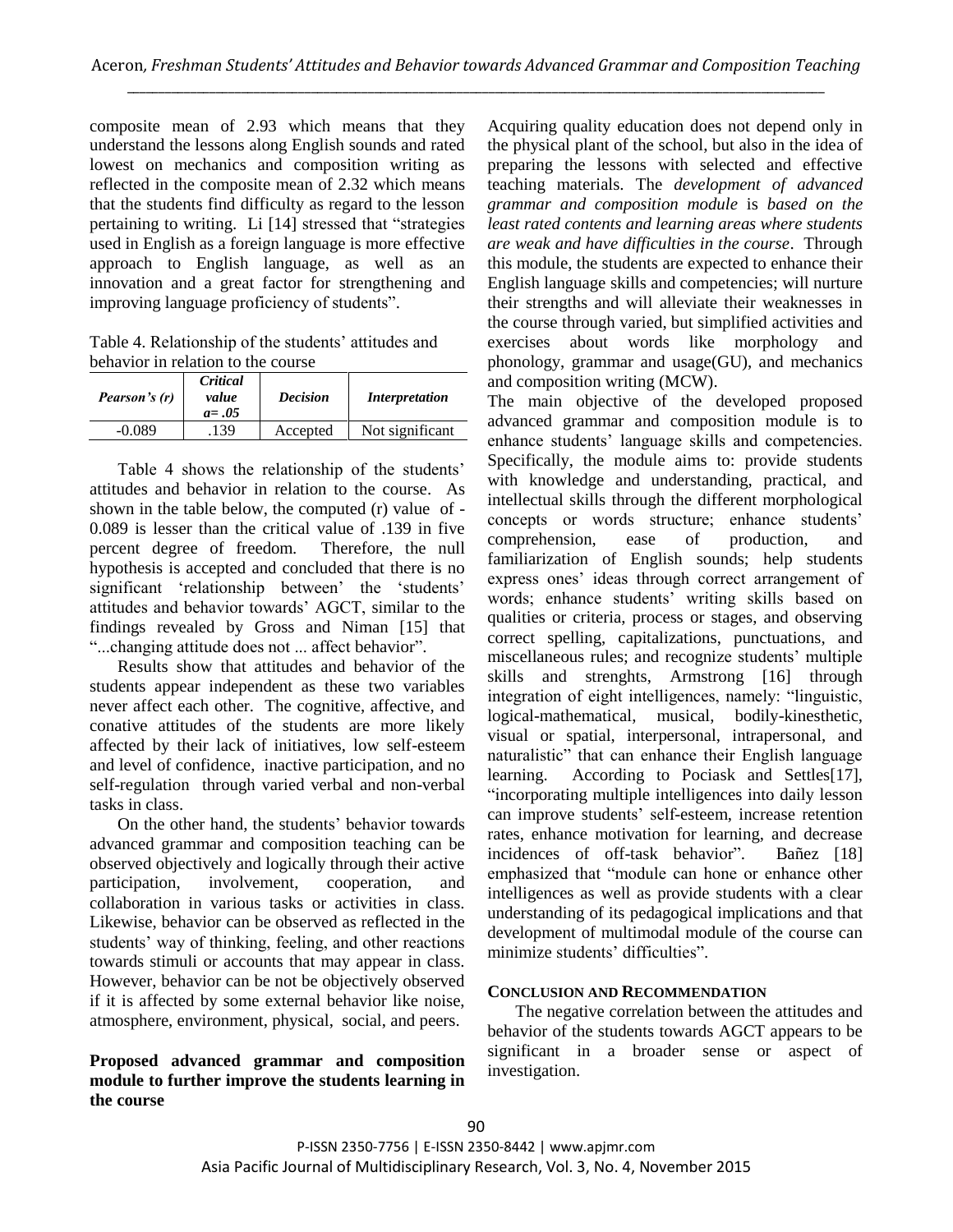Based on the findings of the study, the students sometimes understood and felt the subject matters, i.e., morphology, phonology, grammar and usage, and mechanics and composition writing. They were also sometimes ready in particular lesson and activity given to them in class. Zint [19] stressed thatthe "attitudinal component is commonly referred to as an attitude towards the behavior, i.e., an act; while the normative component is termed as subjective norm, i.e., perceived social pressure to perform or not to perform...". For Kortemeyer [20] students' behavior is not a pure reflection of students' epistemological beliefs; other factors, i.e., notably expectations and expediency also feed into their ... behavior" (p. 9).

In this regard, college students taking AGC course must be well-motivated to understand through game and/or play and music (extrinsic), or good remarks and/or compliments (intrinsic), and must have the readiness to perform the activities entail in the learning areas of morphology, phonology, grammar and usage, and mechanics and composition writing.

*Readiness of the students can be achieved* by setting a conducive learning-teaching environment. Specifically, the teacher must: (a) set the goals and standards which are clearly defined, stated, and presented in class; (b)empower the students in the target language by making them feel the trust and mutual respect to one another through getting along with each other, or involving them in varied classroom activities in English grammar; (c) recognize individual differences with regard to the students' learning styles and strategies, intelligences, and level of understanding; Moskowitz [21] (d)consider humanism, i.e., affective-humanistic that can promote respect for individual"s feeling, and meanigful communication as well, towards self-realization experience, peer support, and reaction for a successful learning; and(e) tap other experts to have related and essential ideas for future course plans, designs, and classroom theories and practices.

As this paper mainly focused on the students' attitudes and behavior towards AGCT, it calls for further study and investigation of the same topic, and may consider other variables like personal, i.e., self, age, profile; situational; methodological; needs; defences; intention and purpose; maturity, volitional and perceived behavioral controls; and other culturally inherited factors of the future respondents as a subject.

## **REFERENCES**

- [1] Debata, P.K. (2013). The importance of grammar in English language teaching: a reassessment, *Language in India, Vol. 13, No. 5, pp. 482-286*
- [2] Alagozlu, N. (2007). Critical thinking and voice in EFL writing. *Asian EFL Journal*, *9* ( (3), 118-132
- [3] Cajkler et al. (2002). Trainer Teachers' Grammatical Knowldge: the tension and individual competence, *Language Awareness*, *11* (3), 161-177
- [4] Feldman, R.S. (2009). *Understanding psychology*  $(9<sup>th</sup>$  ed.). McGraw-Hill: New York.
- [5] Farani, S. T., & Fatemi, A. H. (2014). The Impact of Teacher"s Self-disclosure on Students" Attitude towards Language Learning in a Foreign Language Context. *Theory and Practice in Language Studies*, *4*(11), 2415-2422.
- [6] McGroarty, M. (2010). Language attitudes, motivation and standards. In McKay, S. & Hornberger, N. (Eds). *Sociolinguistics and language teaching,* pp. 3-46. Cambridge: Cambridge University Press
- [7] Arenas, A.C. (2006). *Introduction to psychology: understanding human behavior.* Rex book Store
- [8] Awang, M. M., Ahmad, A. R., Ghani, S. A., Yunus, A. N. M., Ibrahim, M. A. H., Ramalu, J. C., ... & Rahman, M. J. A. (2013). Students' attitudes and their academic performance in nationhood education. *International Education Studies*, *6*(11), p21.
- [9] Bandura, A. (1989). Social cognitive theory. In R. Vasta (Ed.), *Annals of child development, Vol. 6. Six Theories of child development, pp. 1-60.* Greenwich, CT: JAI Press. Retrieved October 15, 2015, from www.uky.edu/-cushe2/Bandura/Bandura 1989ACD, pdf
- [10] Chaiklin, H. (2011). Attitudes, behavior, social practice. *Journal of Sociology and Social Welfare, 28* (1), 31-54
- [11] Gilakjani, A.P. (2012). A study of factors affecting EFL learners" English pronunciation learning and the strategies for instruction. *The International journal of Humanities and Social Sciences, 2* (3), 119-128
- [12] Choy, S.C. (2002). An investigation into the changes in perceptions and attitudes towards learning English in a Malaysian College. *Interaction Conference IPBA,* pp. 24-26
- [13] Merisou-Storm, T.(2007). Pupils' attitudes towards foreign language learning and the development of teaching literacy skills in bilingual education. *Teaching and Teacher Education, 2* (2), 226-252
- [14] Li, P. (2008). "Communicative language teaching; its effectiveness in improving the English language proficiency of freshmen of Youjiang College for nationalities". Unpublished Master's Thesis of Arts